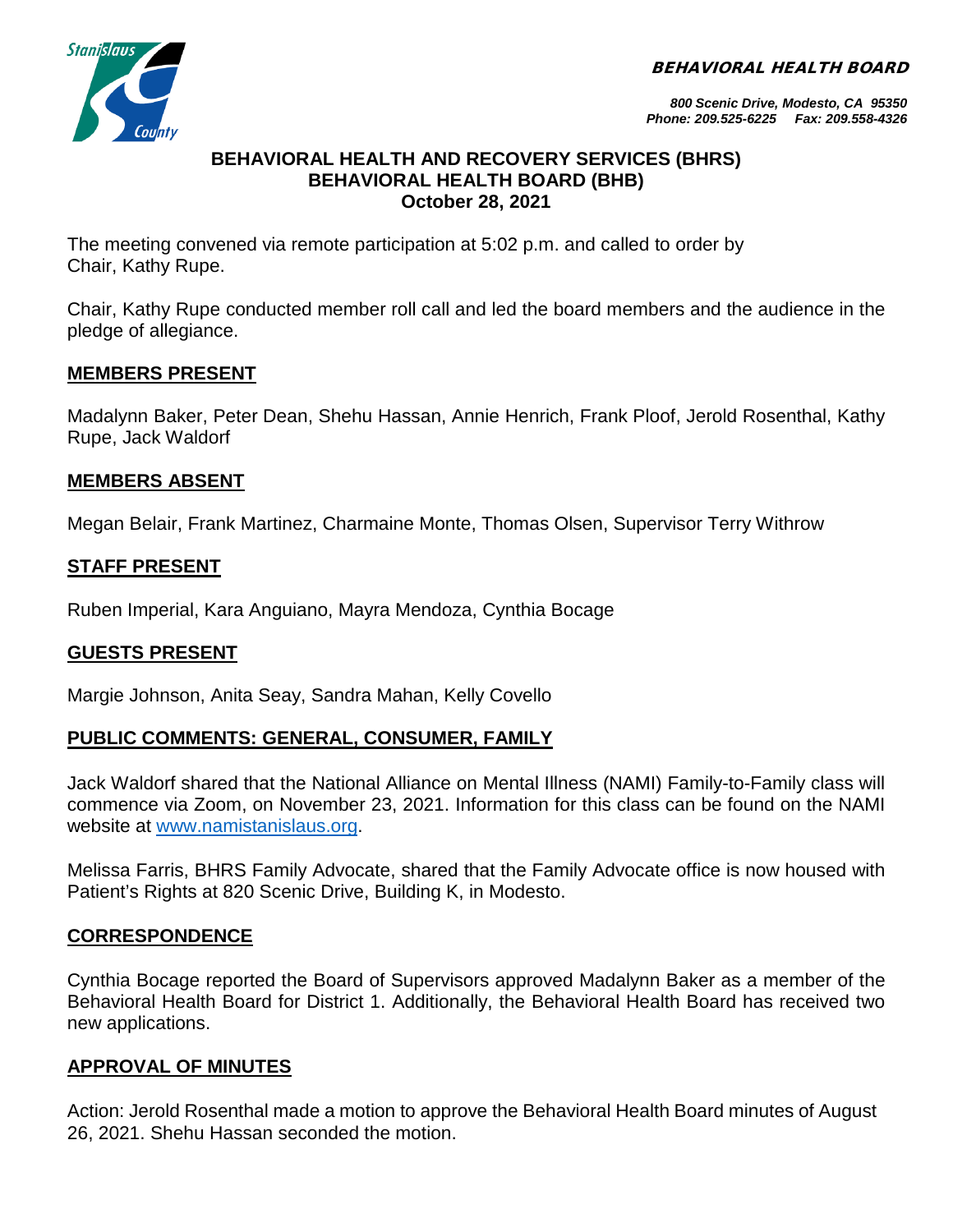Behavioral Health Board October 28, 2021 Page 2 of 3

# **BOARD OF SUPERVISORS (BOS) REPORT**

None reported.

### **Slate of Officers Ad Hoc Nomination Committee**

Kathy Rupe presented the Slate of Officers as follows: Kathy Rupe as Chair and Charmaine Monte as Vice-Chair. With no further recommendations, Kathy made a motion to close nominations. Motion to elect Kathy Rupe as Chair and Charmaine Monte as Vice Chair was made by unanimous consent.

### **COMMITTEE REPORTS**

### **EXECUTIVE COMMITTEE**

Kathy Rupe reported the committee met on October 7, 2021 and set the agenda. Ruben Imperial presented on the timeline for the new committee structure.

### **IMPACT-CONTRACT RUN SERVICES**

None reported.

### **IMPACT-DEPARTMENT RUN SERVICES**

None reported.

#### **MANAGED CARE**

None reported.

### **PREVENTION AND COMMUNITY EDUCATION/OUTREACH**

None reported.

### **ADMINISTRATIVE, FISCAL MANAGEMENT**

Jack Waldorf reported the committee reviewed the Administrative/fiscal staff's duties in supporting BHRS.

### **RECOMMENDATION: BHB Committee Structure Changes**

The recommendation to amend the Stanislaus County Behavioral Health Board (SCBHB) Bylaws was approved unanimously and will now be going before the Board of Supervisors on November 16, 2021.